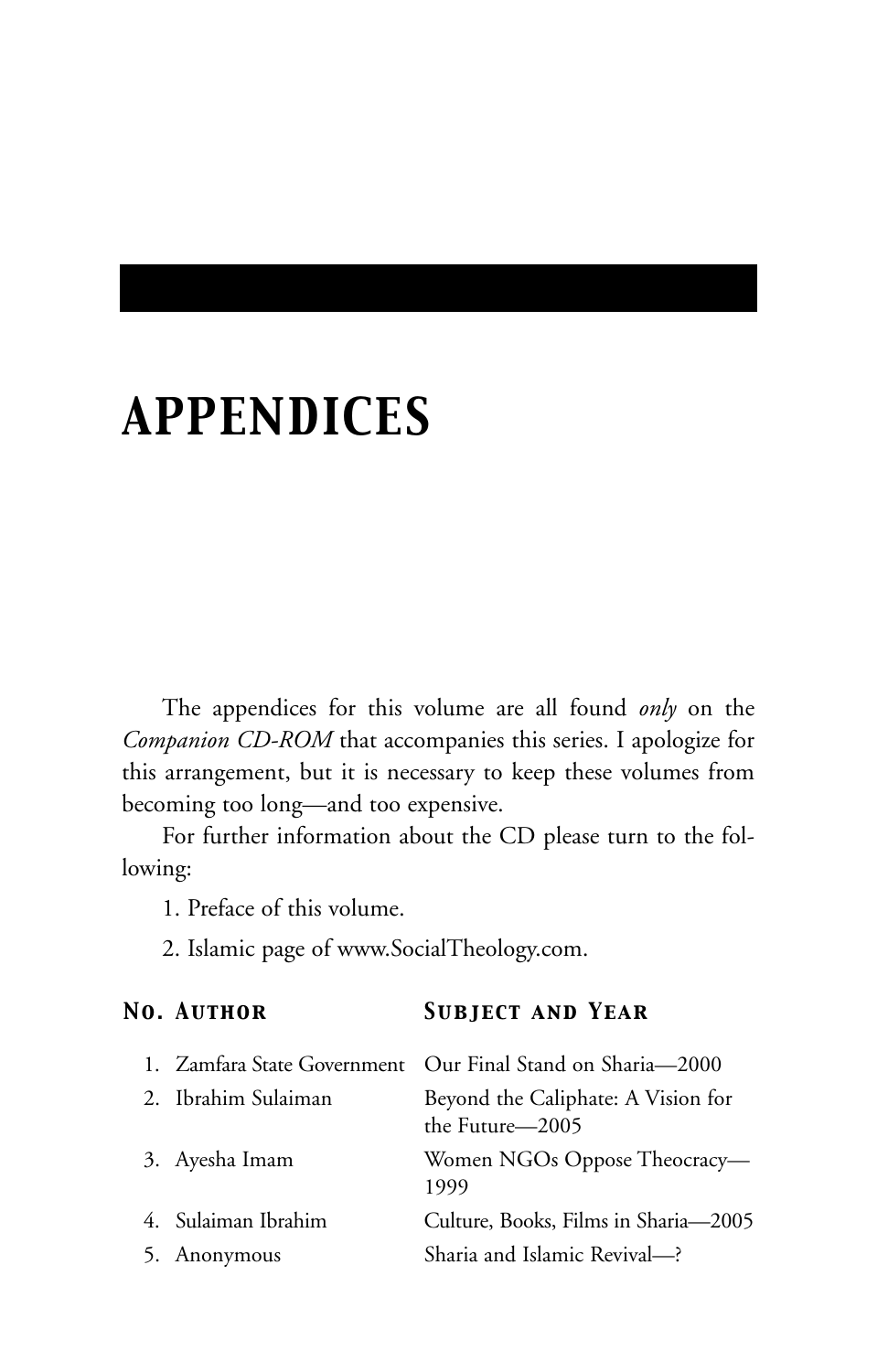## 334 *Studies in Christian–Muslim Relations*

|     | 6. Sule Gambari               | Understanding Sharia-2000                                           |
|-----|-------------------------------|---------------------------------------------------------------------|
| 7.  | Sanusi L. Sanusi              | Globalization, Modernity and<br>Sharia-2005                         |
|     | 8. Mahmud Turi                | We Are Not Shi'a-1988                                               |
|     | 9. Muhammad Abubakar          | Muslims to Withdraw from<br>Constituent Assembly-1989               |
|     | 10. A. Bello Alkali           | The Zamfara Initiative-1999                                         |
|     | 11. Ibrahim I. Bello          | Muslumi na Sauraren Majalisa Kole-<br>1988                          |
|     | 12. Oghogho Obayuwana         | From Sharia to Yam-2003                                             |
|     | 13. Labaran Abdullahi         | Noise, Fury, Signifying Nothing-<br>2000                            |
|     | 14. Ahmad Mahmoud             | Adoption and Implementation of<br>Sharia in Zamfara-2000            |
| 15. | Lamara Azare                  | Kano People Insist on Sharia-2000                                   |
|     | 16. Danlami Takko             | Governor Mu'azu, A Word on<br>Sharia-2000                           |
|     | 17. Mu'az Dadi                | Sharia Will Guarantee a Better<br>Nigeria-2000                      |
|     | 18. Governor Ahmed Sani       | Recognizing the Judiciary-2001                                      |
|     | 19. Austine Odo               | Sani: If Muslims Fault<br>Constitutionality, I Will Resign-<br>2000 |
|     | 20. S. G. Balogun             | Vituperations Against Sani<br>Unwarranted-2001                      |
|     | 21. Alu Kiru                  | A Daidaita Sahu: Malam Shekarau,<br>Ba Mu Gane Ba-2004              |
|     | 22. Chidi Obineche            | The Day Turaki Tasted His Bitter<br>Pills-2004                      |
|     | 23. Abdurrahman Shehu         | Sharia Implementation: The Way<br>Forward-2005                      |
|     | 24. Obed Minchakpu            | Muslim and Christian Students<br>$Clash-2004$                       |
|     | 25. Wisdom Patrick and Others | Bauchi, Kano Officials in Net-2005                                  |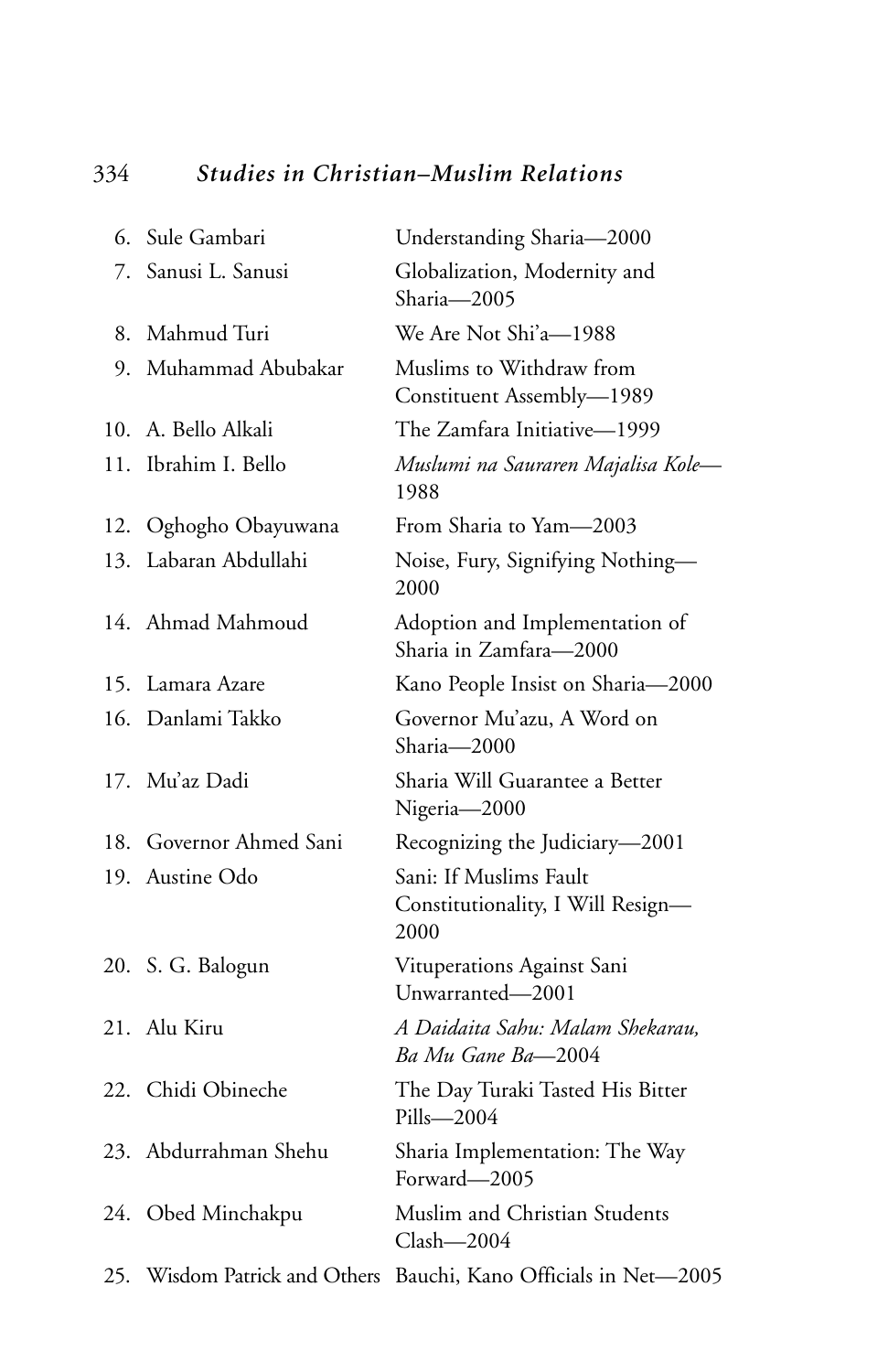## *Appendices* 335

|     | 26. Council of Ulama         | Zamfara Islamic State: A Welcome<br>Development-1999               |
|-----|------------------------------|--------------------------------------------------------------------|
|     | 27. Abdulsalam Ajetunmobi    | Sharia not Suitable in Multi-Cultural<br>Setting-2000              |
| 28. | Musa I. Umar                 | Does Sharia Only Mean<br>Punishment?-2005                          |
| 29. | - Sa'adatu Ahmad             | "No, Hajiya, No!"-2000                                             |
|     | 30. Jazuli Lawal             | Politics of Religion in the North-<br>2005                         |
| 31. | Muslim Brothers              | Berating Christians-1987                                           |
| 32. | - INI                        | Sharia No Threat to Nigeria-2000                                   |
|     | 33. Yakubu Yerimah           | A Case of the New Nigerian-1999                                    |
|     | 34. Abdulkadir Orire         | Islamic Family Setup Antidote to<br>Immorality-1988                |
| 35. | The Pen                      | Judges in Gongola to Undergo Sharia<br>Course-1989                 |
| 36. | Umar T. Umar                 | Fashion in Nigeria: Dressing to<br>Kill—2004                       |
| 37. | ThisDay                      | Nigerian Woman Wins Award for<br>Anti-Sharia Campaign-2002         |
|     | 38. Sani Babadoko and Others | Federal Government Cautioned on<br>Abolition of Death Penalty-2003 |
|     | Ahamefule Ogbu               | Capital Punishment Divides<br>House-2003                           |
|     | 39. Ayesha Imam              | Islam and Women's Rights-2002                                      |
| 40. | Saifullahi Kasala            | Gyaran Albashin Alkalai-2005                                       |
| 41. | Zakari Muhammad              | Open Letter to CAN-1989                                            |
| 42. | <b>FOMWAN</b>                | Challenges Islamic Scholars-1989                                   |
| 43. | Nigerian Marxist Journal     | Opposes Religious Division among<br>Workers-1999                   |
| 44. | Aliyu Tilde                  | Democracy or Hypocrisy-?                                           |
|     | 45. Wada Nas                 | The Affairs of Hypocrites-2000                                     |
| 46. | Ibrahim El-Zakzaki           | Qualifications for Implementing<br>Sharia-1999                     |